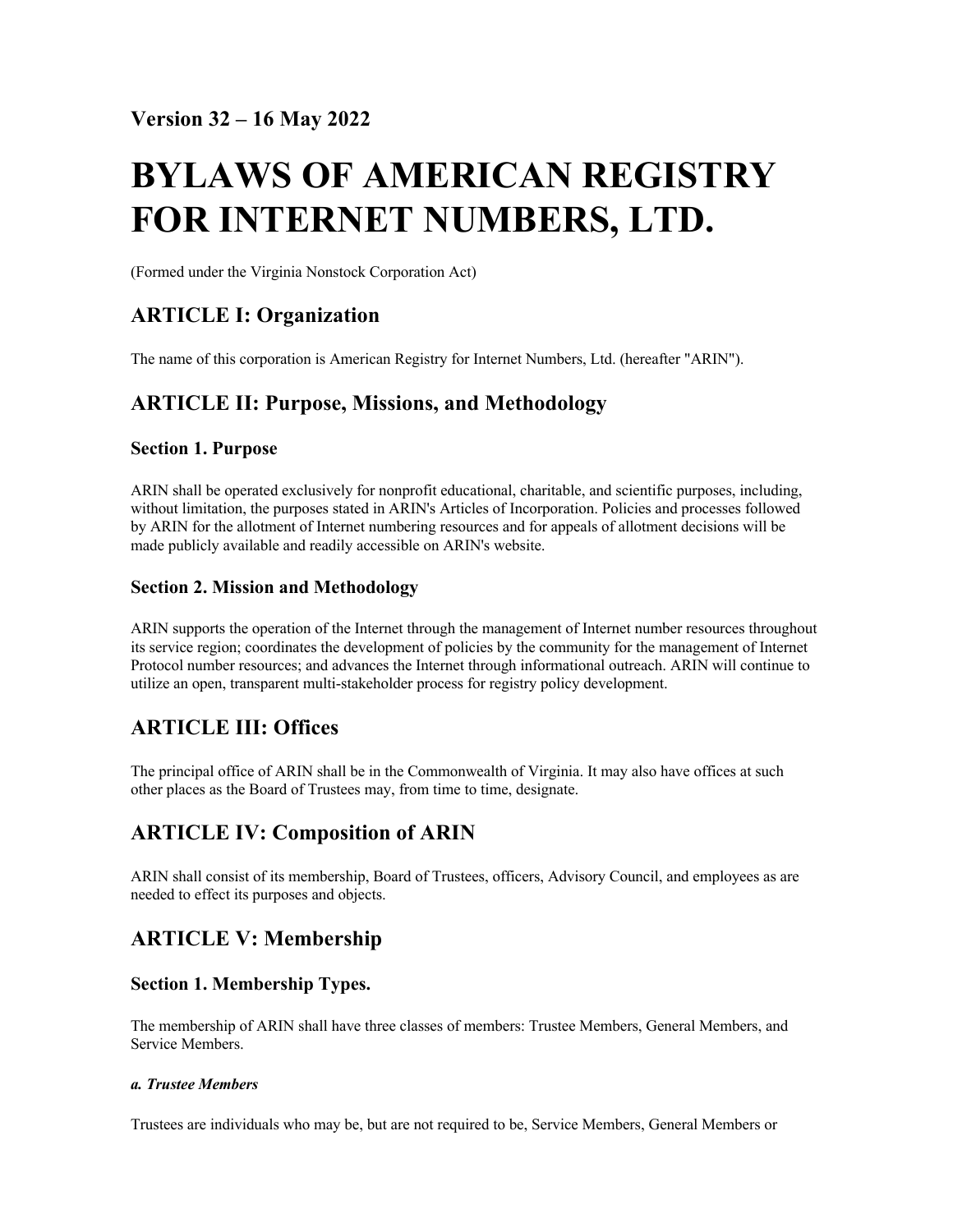representatives of General Members, as defined below. Trustee Members shall consist of ARIN's elected and appointed individuals to the Board of Trustees and the President of ARIN, hereafter known and referred to as Trustees.

## *b. General Members*

General Members shall consist of entities wishing to participate in Internet number resource policy development that have a valid ARIN registration services agreement (RSA or LRSA) for Internet number resources, and that meet any eligibility requirements and pay subscription fees or membership fees as the Trustees may establish from time to time.

#### *c. Service Members*

Service Members shall consist of entities that have a valid ARIN registration services agreement (RSA or LRSA) for Internet number resources, that pay subscription fees or membership fees as the Trustees may establish from time to time, and that either do not have an interest in participation as a General Member or do not meet the eligibility requirements established by the Board of Trustees for General Members. Service Members do not have the right to vote in ARIN elections.

# **Section 2. ARIN Meetings**

ARIN will hold Public Policy and Members Meetings biannually and in person when possible. ARIN's Annual Meeting is held annually and may coincide with an ARIN Public Policy and Members Meeting. Special meetings may be called by the President and may be held in person or by virtual meeting using electronic communications that extends over a period not in excess of twenty-four hours. Formal notice of all such special meetings shall be delivered to each General Member and Service Member via email between 10 and 60 days in advance of the announced meeting date.

# **Section 3. Membership Rights**

## *a. Rights of Trustee Members*

All Trustees shall have the right to participate in members-only discussions. Any Trustee that also serves as the voting contact for a General Member in good standing is also entitled to vote in ARIN elections.

## *b. Rights of General Members in Good Standing*

A General Member in Good Standing is defined as an entity that is current on all fee payments due and payable to ARIN. All General Members in good standing shall have the right to vote in ARIN elections, and participate in members-only discussions. They shall also be entitled to any future rights the Board of Trustees may, from time to time, grant to General Members. Each General Member shall designate a voting contact to vote on its behalf in any ARIN general election for the Board of Trustees and Advisory Council and other matters related to ARIN.

#### *c. Rights of Service Members in Good Standing*

A Service Member in Good Standing is defined as an entity that is current on all fee payments due and payable to ARIN. All Service Members in good standing shall have the right to participate in specified mailing lists and discussions, and to exercise such additional rights as the Board of Trustees confers from time to time.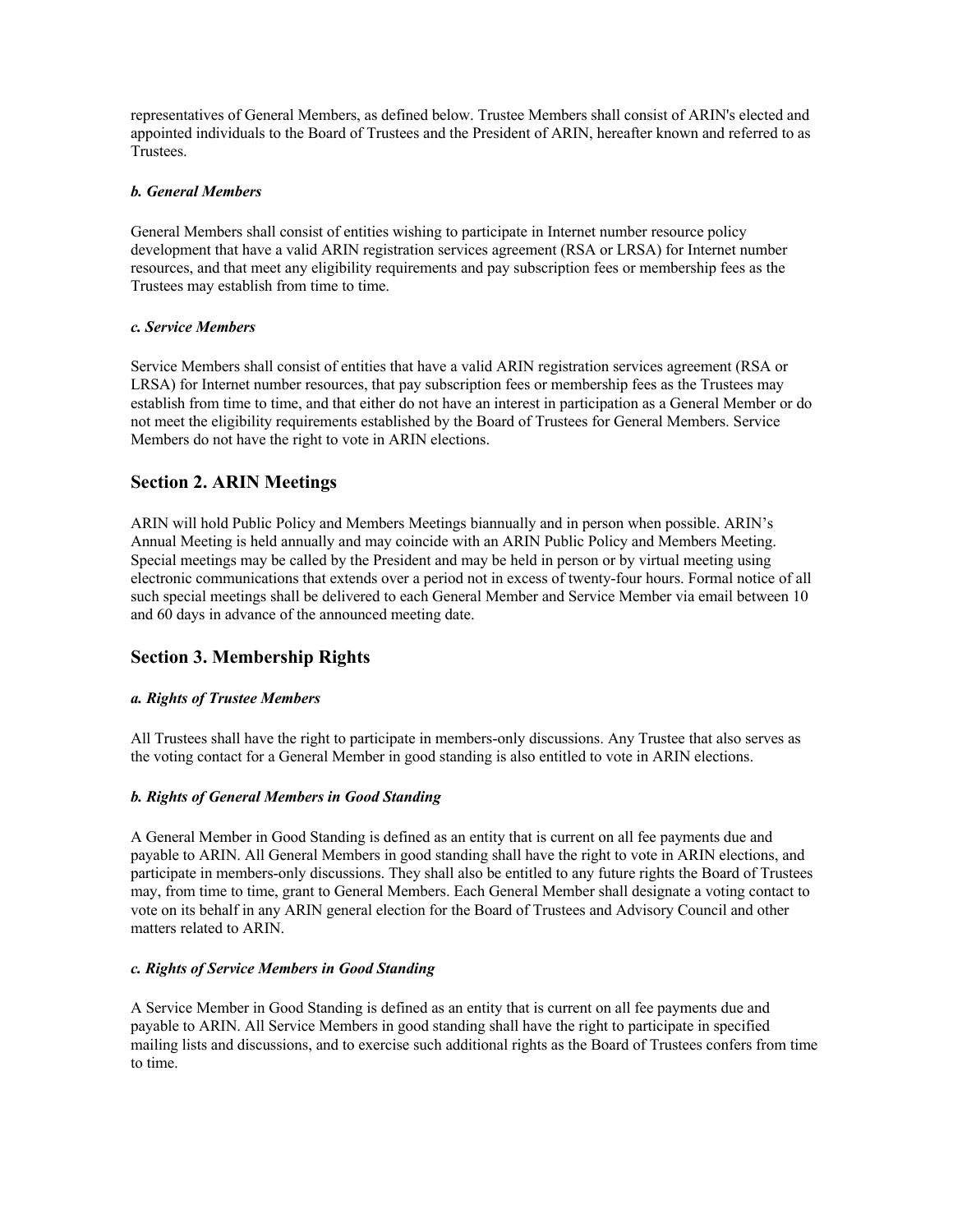# **ARTICLE VI: Board of Trustees, Advisory Council and Committees**

# **Section 1. Board of Trustees**

## *a. Authority and Responsibilities*

The power, authority, property, and affairs of ARIN shall at all times be exclusively exercised, controlled, and conducted by or under the authority of the Board of Trustees subject to any limitations set forth in the Articles of Incorporation and in accordance with the Virginia Nonstock Corporation Act as it now exists or hereafter may be amended. The Board of Trustees shall retain continuing oversight authority of the nomination, appointment, election, and removal process of individuals to ARIN and non-ARIN bodies and organizations.

#### *b. Composition*

The Board of Trustees shall consist of seven (7) voting members. Six (6) of these members shall be elected or appointed in accordance with Article VIII. The President of ARIN is the seventh voting member of the Board of Trustees.

Starting with the 2022 ARIN Board of Trustees Election, the number of elected Board seats will be expanded with additional seats filled via the normal election mechanisms. At the conclusion of this expansion, the Board will consist of ten (10) voting members, nine (9) of these being elected.

- I. In 2022, an additional open seat will be available for the 2022 Board of Trustees election, increasing the number of open seats to at least three (3). The term of this seat will start 1 January 2023.
- II. In 2023, an additional open seat will be available for the 2023 Board of Trustees election, increasing the number of open seats to at least three (3). The term of this seat will start 1 January 2024 .
- III. In 2024, an additional open seat will be available for the 2024 Board of Trustees election, increasing the number of open seats to at least three (3). The term of this seat will start 1 January 2025.

#### *c. Document Requirements*

Annually, at or before, the Board's first meeting of the year, each Trustee shall complete and sign a set of documents which will attest to the Trustee's agreement to comply with ARIN Board policies and procedures. These documents shall be approved in advance by the Board which will, from time to time, review and revise these documents, or add or delete documents, from the adopted list of documents.

## *d. Trustee Conflict of Interest*

Should conflicts of interest arise between a Trustee's personal interest and their professional obligations to ARIN, the Board of Trustees shall follow the established Conflict of Interest Policy, which shall be made publicly available on the ARIN website. The Board, from time to time, may review and revise the Conflict of Interest Policy.

## *e. Eligibility*

No person may assume the office of Trustee while employed by, having a consulting relationship with, or receiving material compensation from, or engaged in material financial association with, the employer or related corporate organization of a sitting Trustee.

# **Section 2. Advisory Council**

## *a. Function*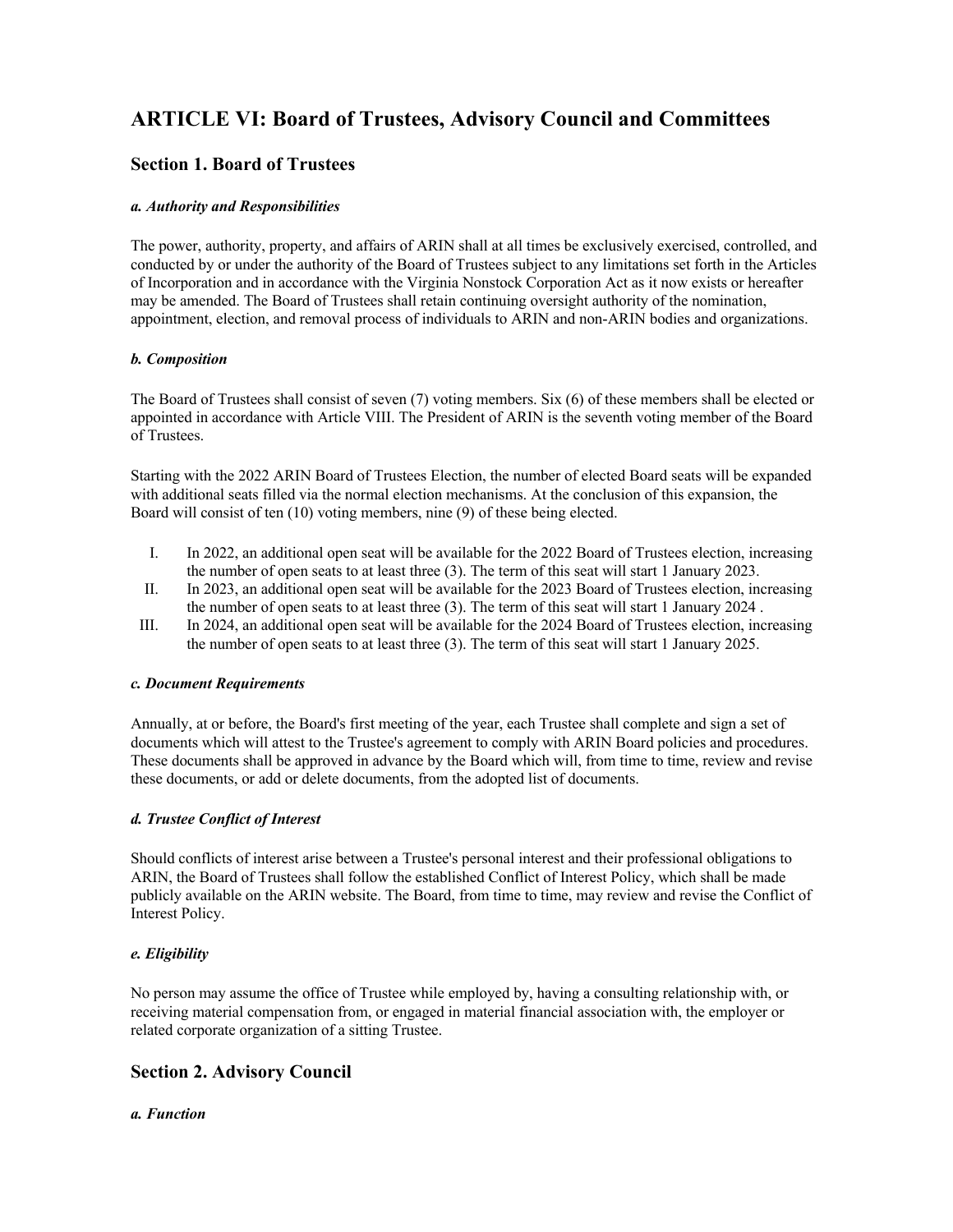The Advisory Council shall act in an advisory capacity to the Board of Trustees on matters as the Board of Trustees may, from time to time, request involving Internet numbering resource policies and related matters. The President of ARIN shall be the primary point of contact between the Advisory Council and the Board of Trustees.

#### *b. Composition*

The Advisory Council shall consist of no more than fifteen (15) persons, each elected in accordance with Article VIII. In addition, the President of ARIN is a non-voting ex officio member of the Advisory Council. The Chair of the Advisory Council shall be elected annually in January, by the Advisory Council members from among its membership, at or before its first meeting of the year.

# **Section 3. Committees, Working Groups and Task Forces**

Committees, working groups, and tasks forces (hereafter known and referred to as committees) may be formed to consider, investigate, or take action on certain matters. The Board of Trustees shall determine when committees are needed and how members shall be elected or appointed. The President of ARIN serves as an ex-officio member of all committees, unless stated otherwise in the committee charter. When forming a committee, the Board of Trustees shall determine the terms of service for its members.

#### *a. Standing Committees*

Standing committees shall perform a continuing function, as described and outlined in a Board-approved charter for each committee, and have a continuous and on-going duration.

The Standing Committees shall consist of the following:

- i. Compensation Committee;
- ii. Finance Committee;
- iii. Governance Committee;
- iv. Mailing List Acceptable Use Policy Committee;
- v. Nomination Committee;
- vi. Risk & Cybersecurity Committee; and
- vii. Other committees as the Board may constitute and define.

#### *b. Special Committees*

Special committees shall be appointed to carry out a specified task, as specified in a Board-approved committee charter. At the completion of the task or within a time-period specified in its charter, special committees shall be dissolved.

#### *c. Committee Governance*

Unless otherwise specified with accompanying reasons in a committee's charter, each committee shall meet at least quarterly; circulate to all committee members an agenda in advance of each meeting; and shall maintain records of attendance and of recommendations and decisions to the Board.

# **Section 4. Terms of Office**

The standard term of office of elected Trustees and Advisory Council members shall be three (3) years and commence on the first day of January following the completion of the election process. Seats of the Board of Trustees and Advisory Council with a pending vacancy due to term expiration shall, unless the Board otherwise determines, be filled by the normal election process in rotating serial order each year. Trustees and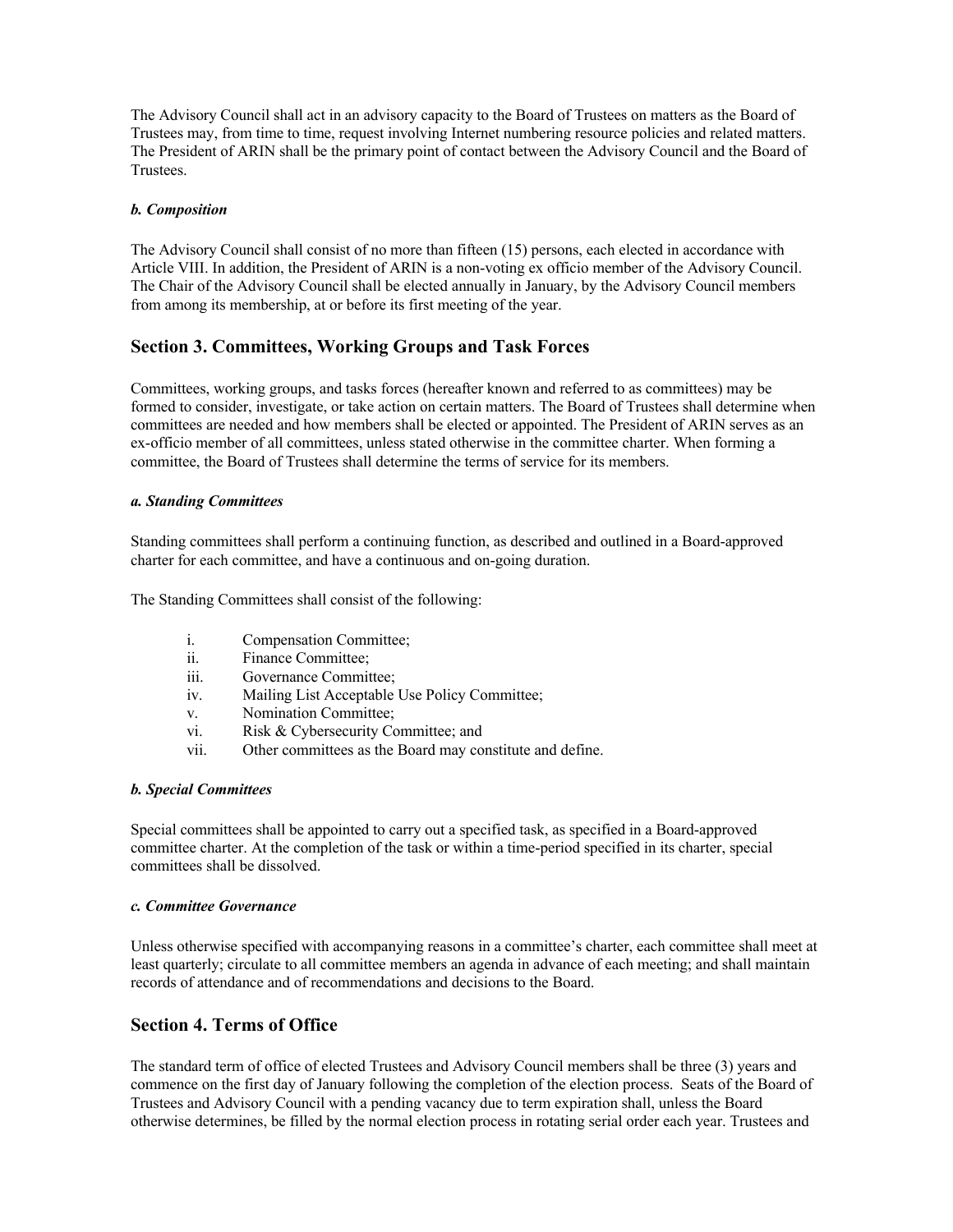Advisory Council members may be elected to serve multiple terms.

#### *a. Limits on Terms of Office*

At the end of calendar year 2025 henceforth, any individual who has served three (3) consecutive and complete terms of office on the Board of Trustees must take a two (2) year break in service before being able to serve again on the Board of Trustees.

# **Section 5. Resignation**

Any elected or appointed Trustee, Advisory Council member, or committee member may resign at any time by giving written notice to the President at the offices of ARIN. Any such resignation shall take effect at a date specified in the notice or when the notice of resignation is delivered.

# **Section 6. Removal from Office**

#### *a. Process For Removing a Trustee*

A Trustee may be removed by a vote as described in 6(a) III. Such a vote can occur after a successful petition process as described in 6(a) (I), or after recommendation of removal of a Trustee by the Board of Trustees as described in 6(a) II.

- I. Petition to Remove Trustee: A Trustee may be removed from office, with or without cause, by a successful recall petition and vote process initiated by the General Members. Upon receipt of a recall petition signed by at least 10% of the General Members in good standing, the President shall verify the petition and schedule the recall vote to be held in accordance with Article VIII, Section 4 ("Voting and Results") within ninety (90) days of verification. While a single petition can name multiple Trustees, only one Trustee shall be subject to recall at any time.
- II. The Board of Trustees May Propose that the General Members Remove a Trustee. The Board of Trustees can recommend to the General membership that a Trustee be removed. The Trustee who is the subject of such a proposed removal must be provided with ten (10) calendar days notice prior to the Board of Trustees vote, and shall be entitled to appear before and be heard at such telephonic or in person meeting. Removal may proceed without the affected Trustee's participation or response. A unanimous vote of the remaining unaffected Trustees is required to make the report. The Board of Trustees may provide the General Membership with such statement as it sees fit for its recommendation. A vote by the General Membership shall take place thirty (30) to forty (40) days after the Board of Trustees report to the General Membership. No petition process is needed for such a vote.
- III. Removal Vote. The Trustee proposed to be removed under either (I) or (II) shall be entitled to publish a public statement on the ARIN website. Removal may proceed without the Trustee's participation. The trustee shall be removed if a majority of those ballots cast call for recall of the Trustee, so long as quorum and election requirements are met. If the removal is successful, the seat is declared vacant and shall be filled according to the Board interim appointment process described in Section 7, below. The Board may not reappoint a Trustee who has been removed by the membership.

#### *b. Removal of an Advisory Council Member*

- I. Removal by Recommendation of the Advisory Council. Any member of the Advisory Council may be removed from office, with or without cause, by the affirmative vote of two-thirds of the members of the full Advisory Council. Any such member proposed to be removed shall be entitled to at least ten (10) calendar days' notice prior to the voting period and shall be entitled to appear before and be heard at such meeting. Removal may proceed without the member's participation. The Board of Trustees shall confirm the results of the removal process at its next meeting.
- II. Removal by Trustees. Any member of the Advisory Council may be removed from office with or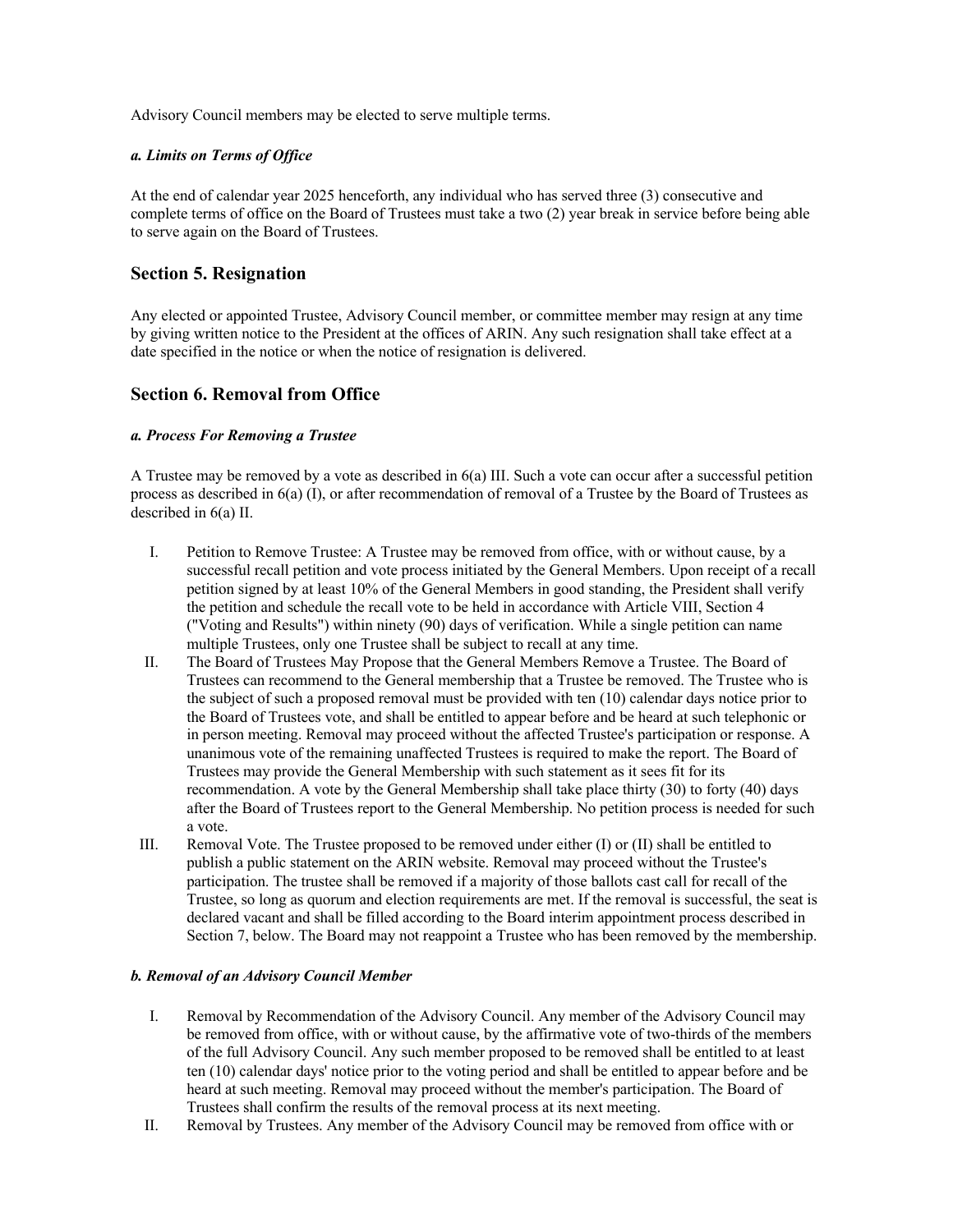without cause by the affirmative vote of two-thirds of all the Trustees present and voting at any time at a meeting of the Board of Trustees. Any member proposed to be removed shall be entitled to at least ten (10) calendar days' notice prior to the voting period and shall be entitled to appear before and be heard at such meeting. Removal may proceed without the member's participation.

# **Section 7. Interim Appointments and Partial Terms**

When a vacancy occurs during the unexpired term of an elected or appointed individual, the body in which the vacancy occurs may, at its discretion, upon majority vote of the remaining members, appoint an interim member to fill the vacancy until the end of the then-current calendar year and succeeded by an individual elected at the next general election, as set forth in Article VIII. The seat of any such interim appointment shall be included in the first general election process that starts after the appointment. An individual elected as a successor to a vacancy serves the remainder of the unexpired term. The candidates with the highest vote totals in the general election shall be elected to the three-year terms, and the candidate(s) with the next highest vote total(s) shall be elected as successor(s) to the vacancy for the remainder of any unexpired term.

# **Section 8. Meetings**

The Board of Trustees shall meet at least twice annually. The Advisory Council shall meet at least once annually.

#### *a. Meeting Types, Methods, and Notice*

Meetings of the Board, Advisory Council and committees may be held from time to time at such intervals and at such places as may be fixed by the Board, Advisory Council or committee. Meetings may be held only in person or remotely in accordance with the Virginia Nonstock Corporation Act. Notice of all regular meetings shall be delivered to each member by email or by postal mail at least ten (10) calendar days before the meeting. Special meetings of the Board may be called for any purpose at any time by the Chair of the Board or by any three (3) Trustees. Special meetings of the Advisory Council may be called for any purpose at any time by the Chair or by any five (5) members. Notice of any special meeting shall state the purpose of the meeting. A Trustee, Advisory Council member, or committee member may waive notice of a meeting by submitting a signed, written waiver of notice, either before or after the meeting. A member's attendance at or participation in a meeting waives any required notice of the meeting unless at the start of such meeting or promptly upon arrival the member objects to holding the meeting or transacting business at the meeting and does not thereafter vote for or assent to action taken at the meeting.

## *b. Quorum*

A majority of the Trustees, Advisory Council members, or committee members shall constitute a quorum for the transaction of business. Decisions of the Board of Trustees, Advisory Council or committee shall be made by the concurrence of a majority of members present and voting. Absentee voting and voting by proxy shall not be permitted. The Board or Advisory Council may, at its discretion, take action without meeting as set forth in Section 8(c) below. If at any meeting there is no quorum present, the Board or Advisory Council must not transact business.

#### *c. Actions Taken Without Meeting*

Any action required or permitted to be taken at any meeting of the Board of Trustees or Advisory Council may be taken without a meeting if all members consent in writing to such action. Such action shall be evidenced by written consent from each member approving the lack of a meeting.

#### *d. Approval of Meeting Minutes*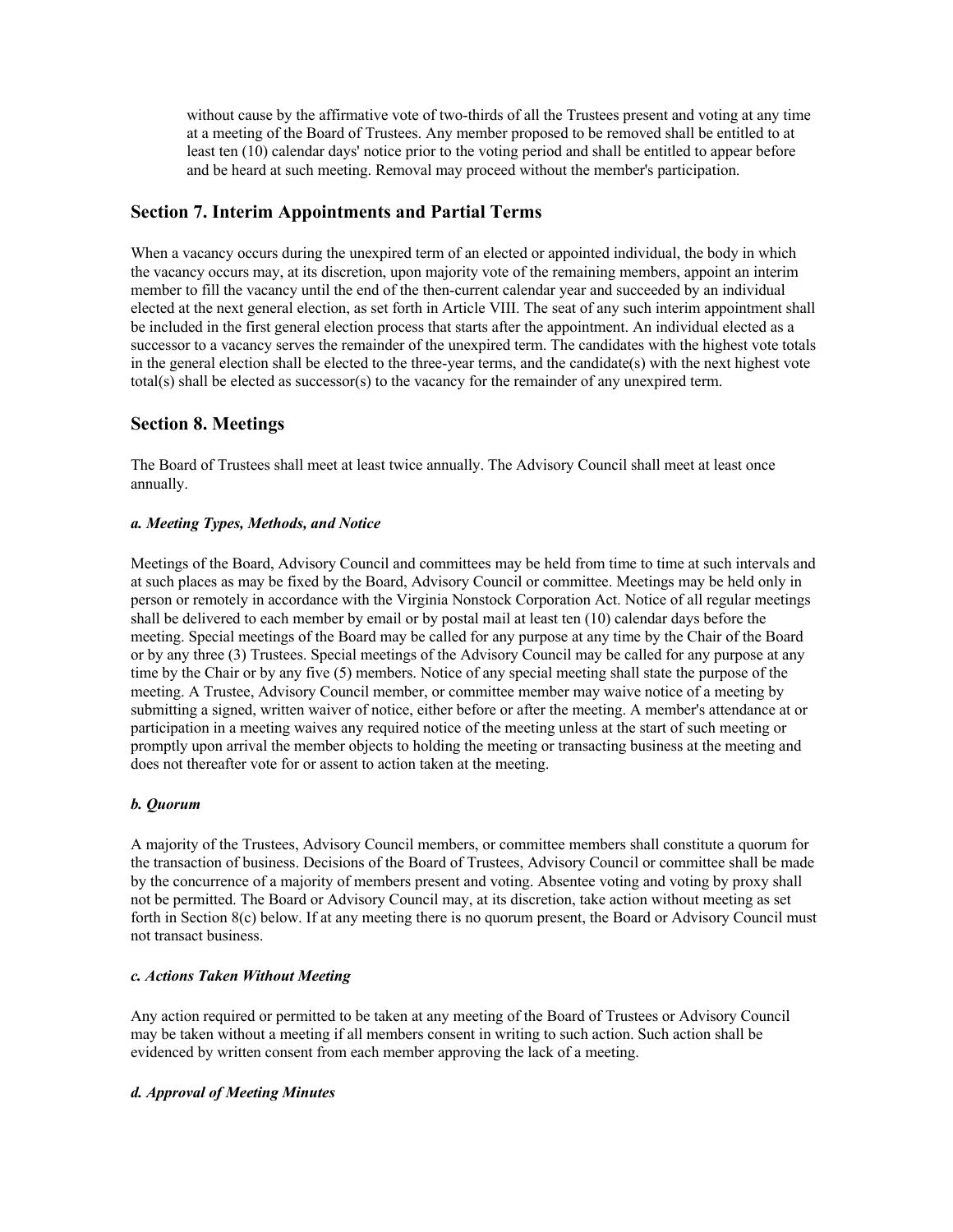Minutes of the Board of Trustees and Advisory Council must be approved via a procedure adopted by the body and publicly available on the ARIN website.

# **ARTICLE VII: Officers**

# **Section 1. Number**

The Officers of ARIN shall include a Chair of the Board, a President, a Treasurer, a Secretary, and such inferior Officers, including a Vice Chair, as the Board of Trustees may determine.

# **Section 2. Election, Term of Office, and Qualifications**

The Chair of the Board of Trustees shall be elected by the Board of Trustees from among its members. The Vice Chair shall be appointed or elected from among the Board of Trustees' members as described in Section 7 of this Article. All other officers, with the exception of the President, shall be individuals elected by the Board of Trustees.

The Chair, Secretary, and Treasurer shall be elected during the first meeting of the Board after January 1, shall take office immediately upon election, and shall hold office until their successor is duly elected.

The Vice Chair shall be appointed or elected prior to or during the second meeting of the Board after January 1, shall take office immediately upon election, and shall hold office until his or her successor is duly appointed or elected. Elected Officers that are not Trustee Members or General Members are not entitled to any membership rights.

A majority vote of the Trustees in office is required to elect a candidate to an officer position. If there are more than two candidates for an office, and if no candidate has a vote that is equal to or greater than a majority of Trustees in office, then the two candidates receiving the highest number of votes will go to a new ballot, and a new vote will be called. In the event that three or more candidates tie for the highest number of votes, all such candidates will go into a new ballot. No Trustee shall simultaneously serve the position of two officers unless elected to do so by the affirmative two-thirds vote of the Trustees then in office; this restriction does not apply to the ability of officers to serve as such other inferior officers that may have been determined by the Board of Trustees.

# **Section 3. Chair of the Board**

The Chair of the Board shall preside at all member meetings of ARIN. The Chair shall be the principal point of contact between the Board of Trustees and the President between meetings. If the Chair is not available to preside over a meeting, the Vice Chair shall preside at that meeting only.

# **Section 4. President**

The President shall be the Chief Executive and Administrative Officer and will be hired by the elected members of the Board of Trustees. The President shall serve as an ex officio non-voting member of all committees created by the Board of Trustees other than the Compensation Committee. The President shall serve pursuant to a written agreement setting forth compensation and terms and conditions of employment. The President shall act in an advisory capacity to all other officers and Trustees. Within the limits established by the Board of Trustees the President shall: execute contracts on behalf of ARIN, have full authority over the administration and management of ARIN, and further shall exercise such other powers as usually pertain to the CEO of an organization. In the case of the death of the President, or a case where the President has, in writing, indicated a period where the President cannot undertake their official duties, the official duties of the President shall be performed following the process defined in the adopted ARIN succession plan, until such a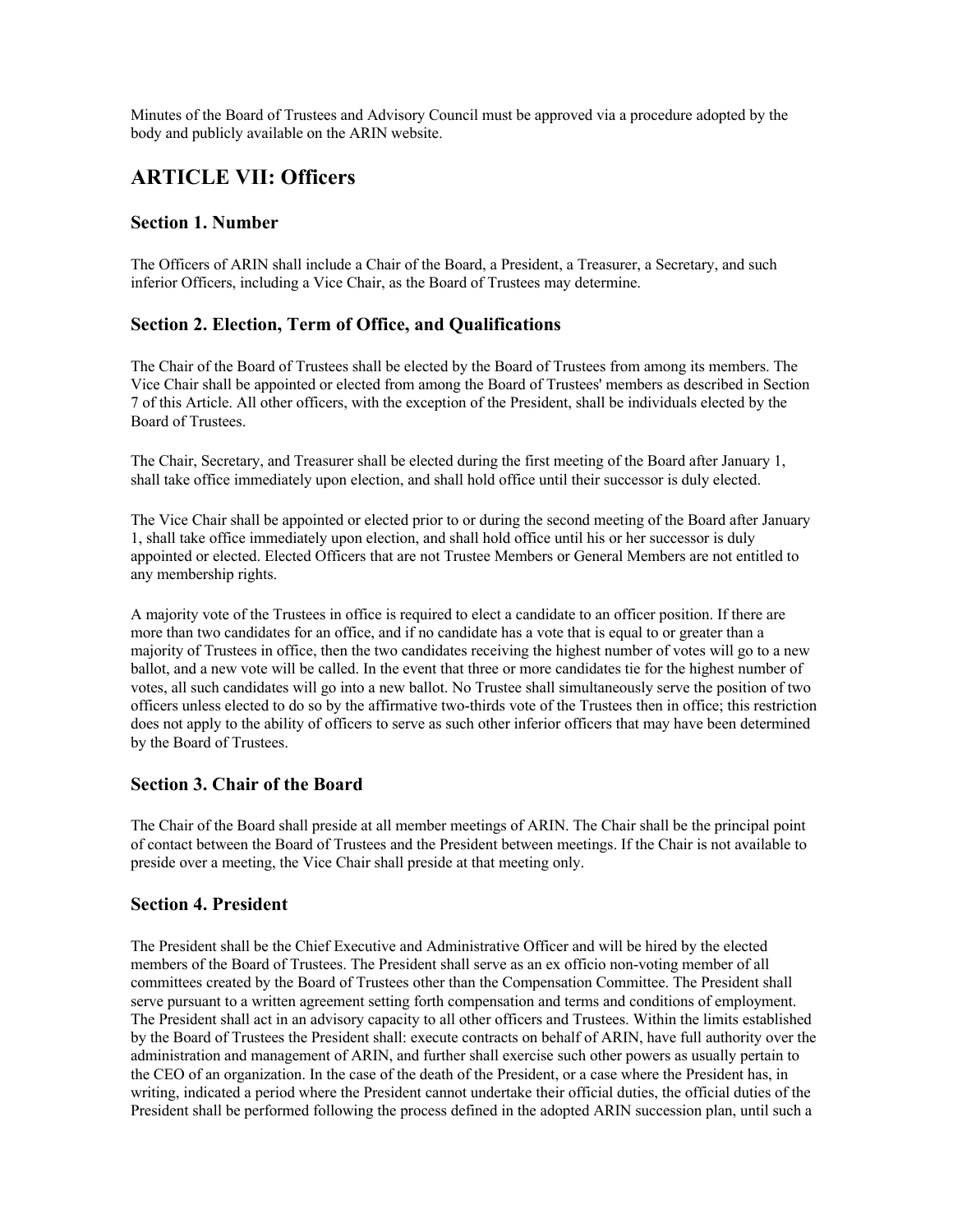time that the Compensation Committee can meet.

# **Section 5. Treasurer**

The Treasurer shall have the custody of all funds, property, and securities of ARIN, subject to such regulations as may be imposed by the Board of Trustees. They may be required to give bond for the faithful performance of his or her duties, in such sum and with such sureties as the Board of Trustees may require or as required by law, whichever is greater. When necessary or proper, they may endorse on behalf of ARIN for collection, checks, notes and other obligations, and shall deposit same to the credit of ARIN at such bank or banks or depository as the Board of Trustees may designate. They shall make or cause to be made such payments as may be necessary or proper to be made on behalf of ARIN. They shall enter or cause to be entered regularly on the books of ARIN to be kept by them for that purpose, full and accurate account of all monies and obligations received and paid or incurred by them for or on account of ARIN, and shall exhibit such books at all reasonable times to any Trustee on application at the offices of ARIN incident to the Office of Treasurer, subject to the control of the Board of Trustees. Certain duties of the Treasurer as may be specified by the Board of Trustees may be delegated by the Treasurer to the President or a designated member of the ARIN staff. Notwithstanding the provisions of Article VII, Section 2, in the event the office of Treasurer is vacated, the Chair shall assume the duties of Treasurer until such time as the Board of Trustees shall elect a new Treasurer.

# **Section 6. Secretary**

The Secretary shall have charge of such books, records, documents, and papers as the Board of Trustees may determine, and shall have custody of the corporate seal. The Secretary shall keep, or cause to be kept, the minutes of all meetings of the Board of Trustees. The Secretary may sign, with the President, in the name and on behalf of ARIN, any contracts or agreements, and they may affix the corporate seal of ARIN. The individual serving as Secretary, in general, performs all the duties incident to the Office of Secretary, subject to the supervision and control of the Board of Trustees. Certain duties of the Secretary, as may be specified by the Board of Trustees, may be delegated by the Secretary to the President or a designated member of the ARIN staff.

## **Section 7. Vice Chair of the Board**

The office of the Vice Chair shall be an inferior office. The Vice Chair of the Board of Trustees will act as the Chair of the Board of Trustees when designated to do so by the Chair, or in the case of a vacancy, absence, or incapacitation in the office of Chair, until such time as the Board of Trustees elects a new Chair. The Vice Chair is elected by the Board from among its members; or, the Board may request by majority vote that the Chair appoint a Vice Chair.

# **Section 8. Vacancies**

#### *a. Removal*

Any officer may be removed from office by the affirmative two-thirds vote of the Trustees then in office at any time with or without cause at a regular meeting or special meeting called for that purpose. Any officer proposed to be removed shall be entitled to at least ten calendar (10) days' notice, in writing, by mail, of the meeting of the Board of Trustees at which such removal is to be voted upon and shall be entitled to appear before and be heard by the Board of Trustees at such meeting.

#### *b. Interim Officer Elections*

In case any elected officer position of ARIN becomes vacant, the majority of the Trustees in office, although less than a quorum, may elect an officer to fill such vacancy at the next meeting of the Board of Trustees, and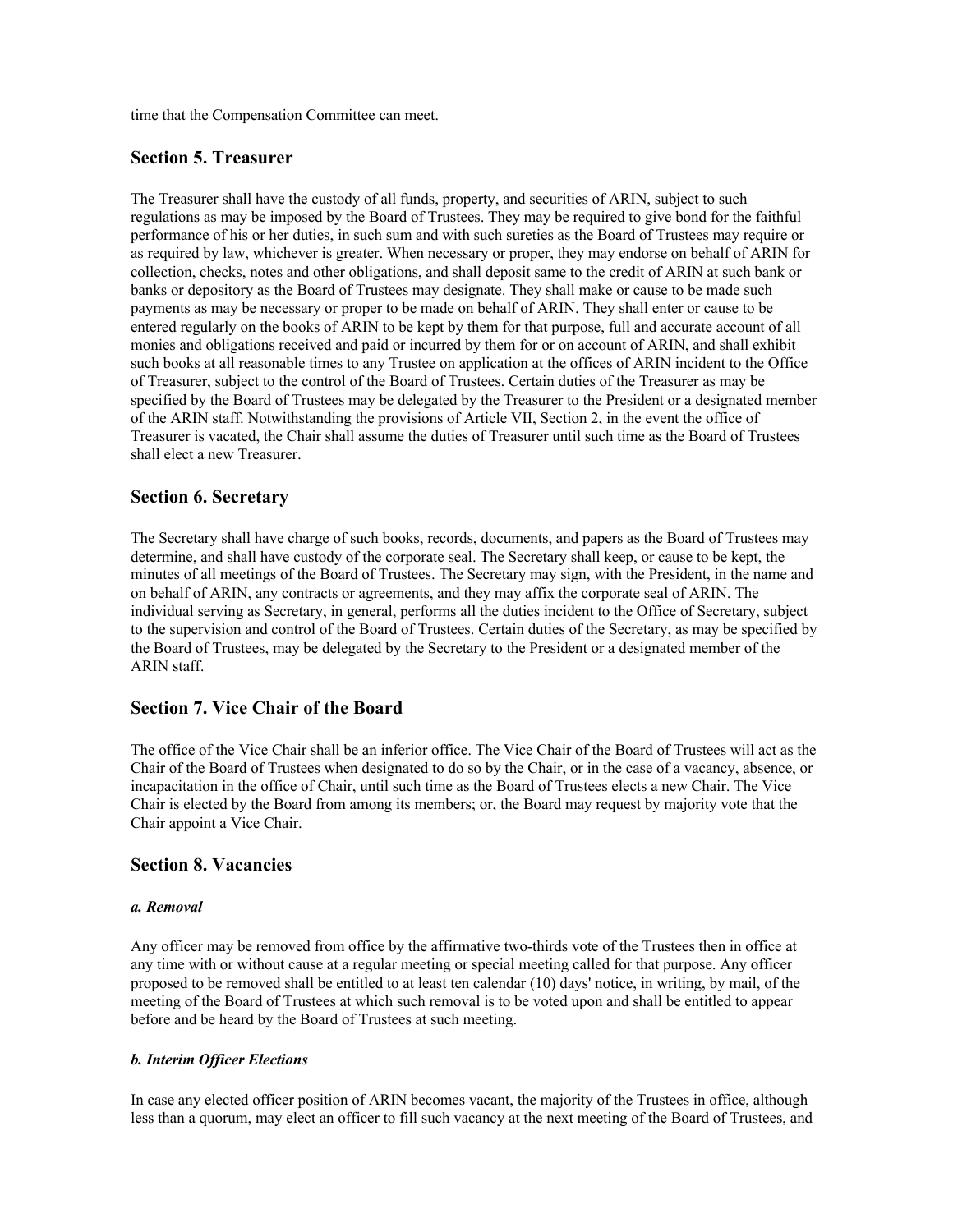the officer so elected shall hold office and serve the remainder of the term until their successor is duly elected.

# **ARTICLE VIII: Elections and Appointments**

# **Section 1. Elections**

The Board of Trustees and members of the ARIN Advisory Council shall be elected by an approval process. Persons who are eligible in accordance with these Bylaws and published ARIN documentation and who have agreed to run for office are known as "Candidates." The Candidates with the highest number of total votes will be elected. Any person may be nominated ("Nominees"), but not all Nominees may be considered as Candidates.

## *a. ARIN Representation to Outside Organizations*

ARIN may elect or appoint members to outside organizations. Procedures for such elections and appointments shall be approved by the Board and publicly available on the ARIN website.

## *b. Nomination and Appointment Conflict of Interest*

The Board of Trustees, from time to time, shall determine conflicts of interest related to candidacy for elected ARIN bodies and ARIN representation to outside organizations, either elected or appointed. Such determinations shall be publicly available on the ARIN website. All Nominees are subject to the ARIN Nomination and Appointment Conflict of Interest Requirements, as amended from time to time.

## *c. Procedure Approval and Publications*

All nomination and election processes not contained in these Bylaws shall be approved by the Board of Trustees and publicly available on the ARIN website.

# **Section 2. Nomination of Candidates**

During the established period, and in accordance with published documentation, eligible individuals wishing to be considered for candidacy for election to the Board of Trustees or the Advisory Council may submit their name and completed nominee questionnaire for review by the Nomination Committee. The number of Candidates on the slate for each body shall exceed the number of open positions. If Candidates withdraw from the election, causing the number of Candidates to be less than the number required, the Board of Trustees may, at its discretion, appoint the necessary number of Candidates for the requirement to be met.

## *a. Nomination Committee*

No person may be a member of the Nomination Committee and also be a Candidate for election in the same year.

## *b. Nominations by Petition*

Trustee and Advisory Council Candidates may be nominated by petition, and specific procedures for such petitions shall be approved by the Board and publicly available on the ARIN website. The President of ARIN shall provide eligible petitioners at least seven (7) calendar days to submit the expression of intent to petition, and another fourteen (14) calendar days to receive the necessary signatures. The number of signatures required for petition nominations shall be at least two percent (2%) of, but no less than one hundred (100), eligible General Members as of the established opening date of the nomination period. Only one signature per eligible General Member, via its voting contact, shall count toward the petitioner's signature requirements.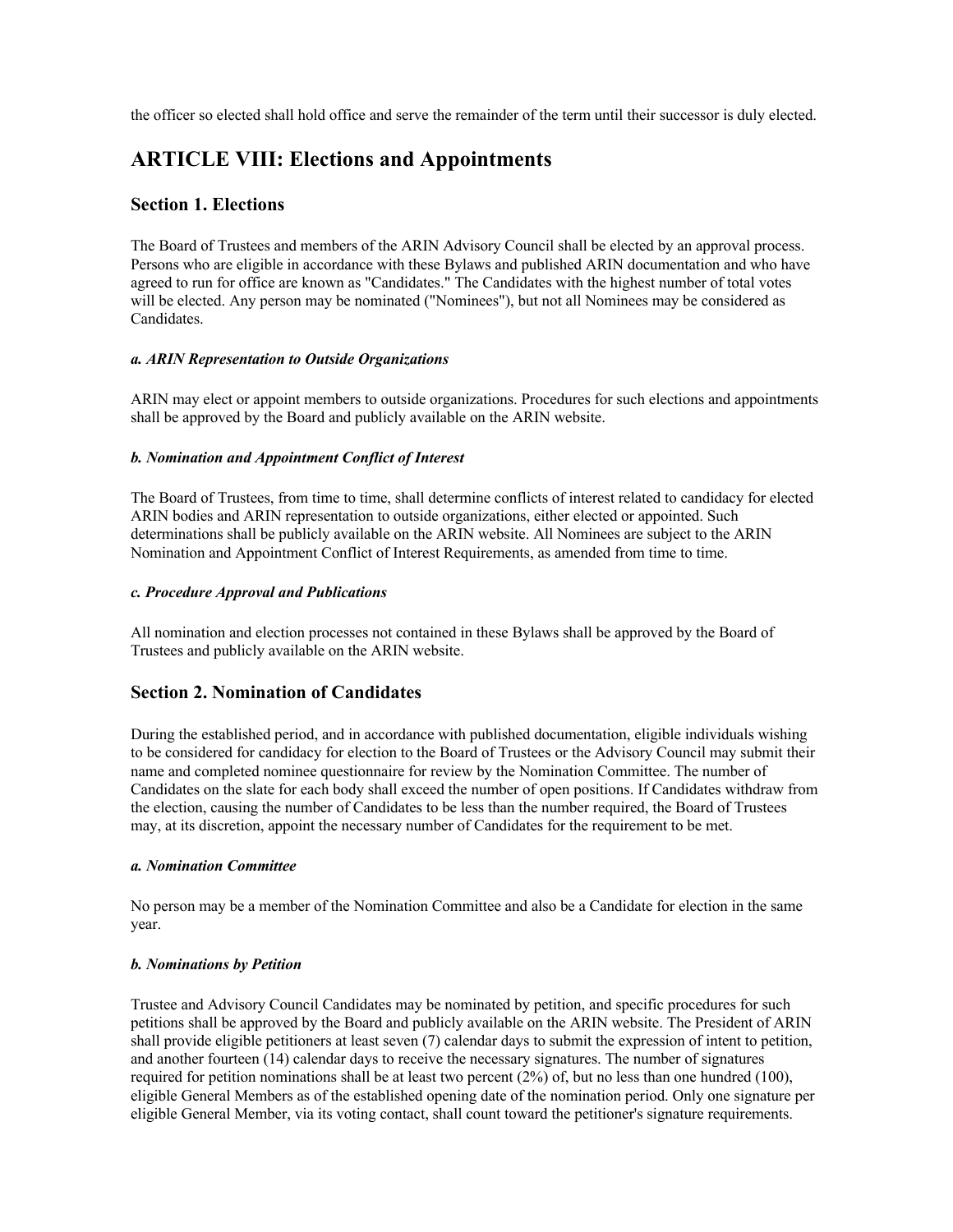The President of ARIN shall add any petitioner who meets these and other documented petition requirements to the ballot.

# **Section 3. Notifying Members of Candidates**

The President of ARIN shall, at least ten (10) calendar days prior to the first day of the election period, mail electronically to the membership a final list of Trustee and Advisory Council Candidates, including successful nominations by petition.

#### *a. Nominee Questionnaires*

Candidates' nominee questionnaires shall be posted on the ARIN website.

#### *b. Attendance at the Final Public Policy and Members Meeting of the year*

Candidates for Trustee and Advisory Council positions are permitted, but not required, to appear before the membership at the final Public Policy and Members Meeting of the year for the purpose of introducing themselves. Candidates who are not General Members in good standing may attend the final Public Policy and Members Meeting of the year for this purpose.

## **Section 4. Voting and Results**

#### *a. Voting*

Each General Member of record and in good standing on such date that is forty-five (45) days before a ballot or election shall be eligible to vote (through its voting contact) in such ballot or election. Quorum is achieved by having ballots cast by at least 5% of the total eligible voters. The President shall certify a list of eligible voters, and a non-candidate Board member who shall be selected by the Board shall confirm the President's review. Eligible voters shall vote electronically using a procedure approved by the Board of Trustees and publicly available on the ARIN website. General Members cast one (1) vote for each Trustee and each Advisory Council vacancy and one vote for each ballot measure.

#### *b. Election Period*

The Election Period shall begin during the final Public Policy and Members Meeting of the year for general elections and as established by the President for other votes. The membership shall receive electronic notice in advance of the deadline to establish voter eligibility and have at least seven (7) calendar days after the Election Period opens to electronically cast their votes, provided that any such electronic transmission shall either set forth or be submitted with information from which it can be determined that the electronic transmission was authorized by the member. Votes received by ARIN after the close of the Election Period shall not be counted.

#### *c. Election Results*

The President and one member of the Board of Trustees shall, in cooperation with ARIN's General Counsel, confirm the vote tally and certify that the election was held following the approved voting procedures. The Board of Trustees shall confirm the results of the election process and the President of ARIN shall formally announce the results of the voting as soon as possible, but not later than seven (7) calendar days following the close of the Election Period.

#### *d. Tiebreak*

In the event of a tie for the final available open seat in a general election, the President of ARIN shall select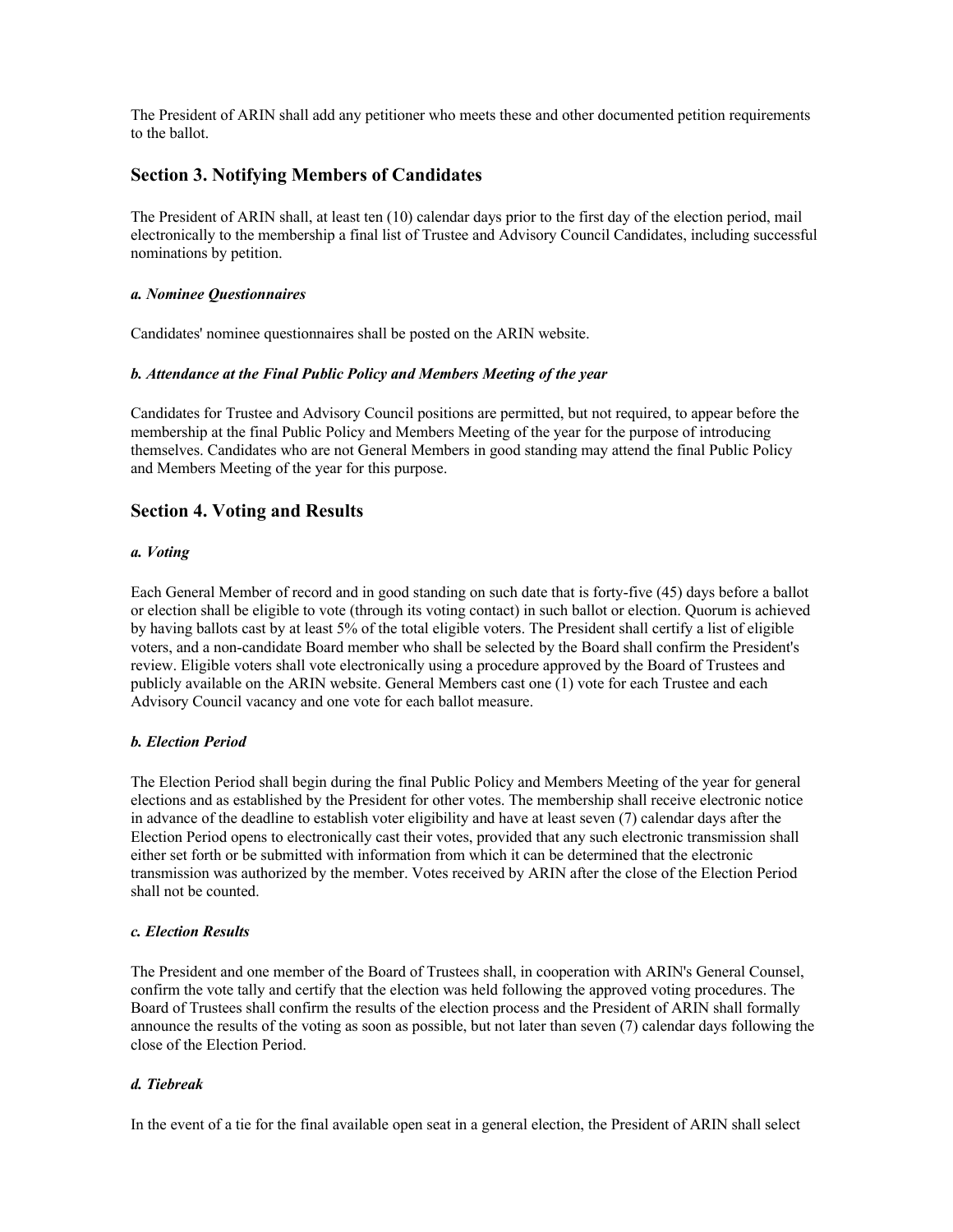the winner by random lot, following a procedure approved by the Board and publicly available on the ARIN website.

# **Section 5. Unfulfilled Positions and Partial Terms**

#### *a. Failure of an Elected Candidate to Assume a Vacant Position*

In the event of the failure of any elected Candidate to assume their position, the vacancy created shall be filled by the non-elected Candidate having the highest number of votes cast for the position and who is willing to serve, and that individual so elected shall assume office.

#### *b. Partial Terms*

If a partial term is being filled during an election, the non-elected Candidate having the highest number of votes cast for the position and who is willing to serve shall assume office for the remainder of the unexpired term.

# **ARTICLE IX: Financial Administration**

# **Section 1. Fiscal Year**

The fiscal year of ARIN shall be from January 1 to December 31.

# **Section 2. Contracts, Checks, Deposits, and Funds**

The Board of Trustees may authorize any officer or officers, agent or agents to enter into any contract or execute and deliver any instrument in the name of and on behalf of ARIN; such authority may be general or confined to specific instruments.

## **Section 3. Checks, Drafts, etc.**

All checks, drafts, or other orders for the payment of money, notes, or other evidence of indebtedness issued in the name of ARIN shall be signed by such officer or officers, or agent or agents of ARIN and in such manner as shall from time to time be determined by resolution of the Board of Trustees. In the absence of such determination, such instruments may be signed by the Treasurer.

## **Section 4. Deposits**

All funds of ARIN shall be deposited from time to time to the credit of ARIN in such banks or other depositories as the Board of Trustees may select.

## **Section 5. Gifts**

The Board of Trustees may accept or reject on behalf of ARIN any contribution, gift, bequest, or devise for the general purposes or for any special purpose of ARIN.

# **Section 6. Compensation and Reimbursement**

No Trustee, except the President, and no Advisory Council member shall receive any compensation for their services as a Trustee or Council member. Trustees and Council members shall, however, at their request, be reimbursed for actual, necessary, and reasonable travel and subsistence expenses incurred by them in the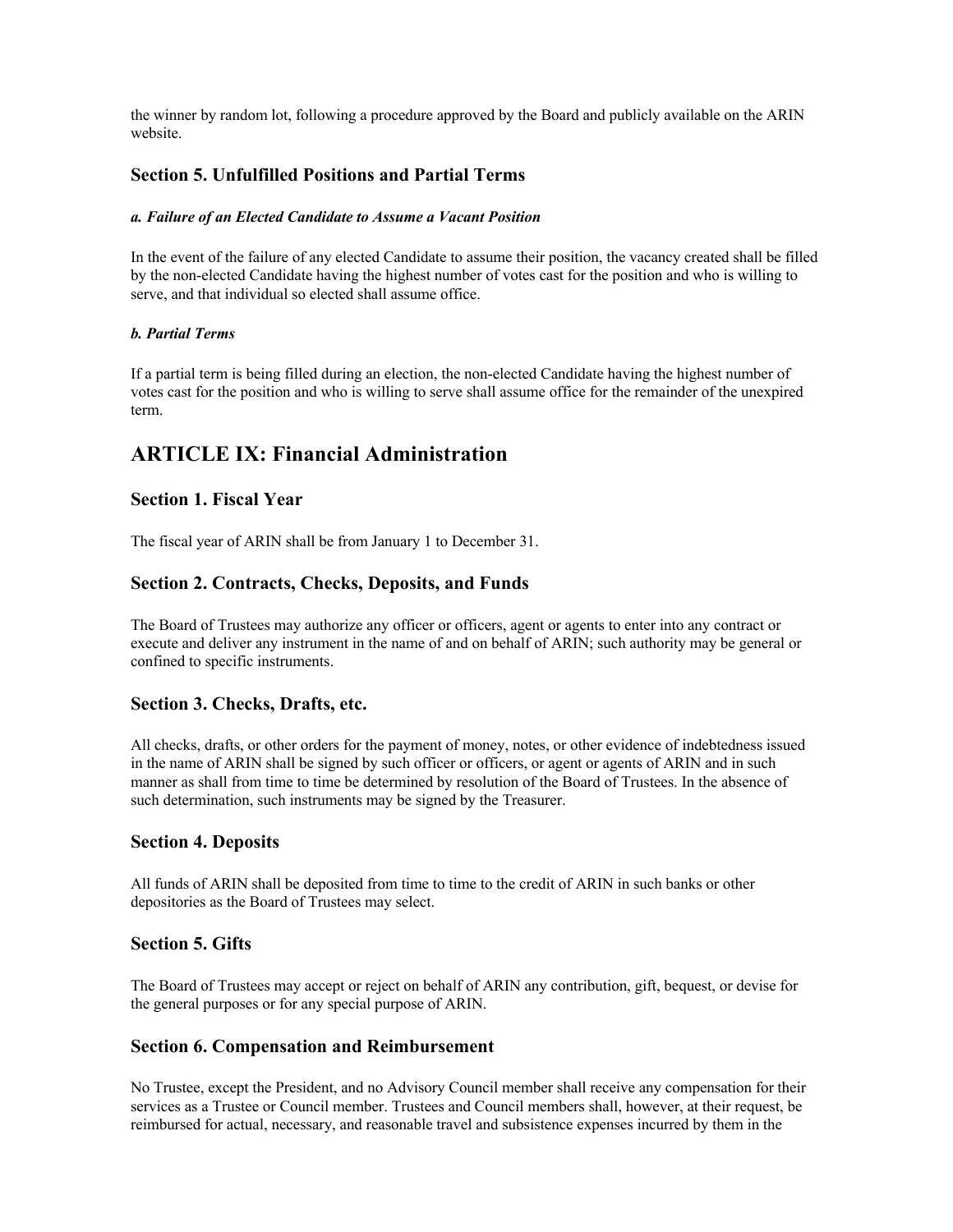performance of their duties.

# **Section 7. Indemnification and Insurance**

Each person who at any time is or shall have been a Trustee, Advisory Council member, officer, employee, or agent of ARIN, or is or shall have been serving at the request of ARIN, as a Trustee, Advisory Council member, officer, employee, or agent of another corporation, partnership, joint venture, trust, or other enterprise, shall be indemnified by ARIN in accordance with and to the full extent permitted by the Virginia Nonstock Corporation Act as in effect at the time of adoption of these Bylaws or as amended from time to time. The foregoing right of indemnification shall not be deemed exclusive of any other rights to which a person seeking indemnification may be entitled under any Bylaw, agreement, or vote of disinterested Trustees or otherwise. If authorized by the Board of Trustees, ARIN may purchase and maintain insurance on behalf of Trustees, Advisory Council members, officers, employees, or agents of ARIN to the full extent permitted by the Virginia Nonstock Corporation Act in effect at the time of the adoption of this Bylaw or as amended from time to time.

# **Section 8. Dissolution**

In the event of dissolution or termination of ARIN, the Board of Trustees shall, after the payment of all the liabilities of ARIN, dispose of all of the assets of ARIN exclusively for the objectives of ARIN, in such manner, or to such organization or organizations organized exclusively for charitable, educational, or scientific purposes as shall at the time qualify as an exempt organization or organizations under Section 501(c)(6) or Section 501(c)(3) of the Internal Revenue Code of 1986 (or the corresponding provisions of any future United States Internal Revenue Law), as the Board shall determine. Any such assets not so disposed of shall be disposed of by a court of competent jurisdiction, exclusively for such purposes or to such organization or organizations as said court shall determine which are organized and operated exclusively for such purposes.

# **ARTICLE X: Miscellaneous**

# **Section 1. Policies and Procedures**

The Board of Trustees may adopt subsidiary policies and procedures consistent with these Bylaws or with the Articles of Incorporation, and may alter, amend, or repeal any such policy or procedure.

# **Section 2. Records**

#### *a. Maintenance*

ARIN shall keep correct and complete books and records of account, Bylaws, Articles of Incorporation, written communications to members generally, annual reports, and shall also keep minutes of the proceedings of the Board of Trustees and shall keep at its registered office or principal office a record giving the names and addresses of all Trustees and officers.

## *b. Publication*

The Bylaws, Articles of Incorporation, audit reports, and meeting minutes shall be publicly available on the ARIN website.

#### *c. Inspection*

All books and records of ARIN may be inspected at the ARIN principal office by any Trustee for any proper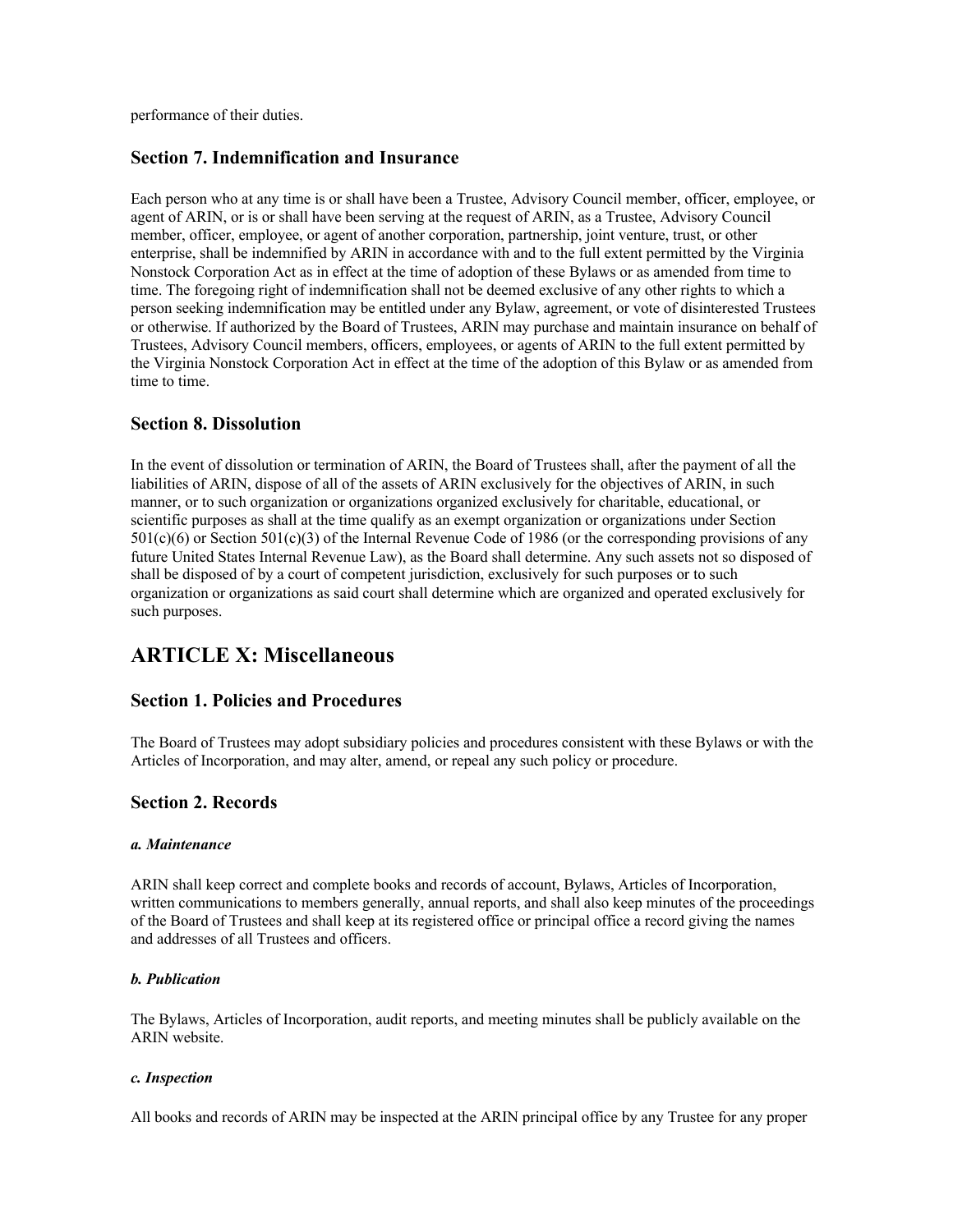purpose at any reasonable time.

# **Section 3. Seal**

The Board of Trustees may provide a corporate seal which shall be in the form of a circle and shall have inscribed thereon the name of American Registry for Internet Numbers, Ltd. and the words "Corporate Seal, Commonwealth of Virginia." The seal shall be affixed to all corporate instruments, but failure to affix it shall not affect the validity of the instrument.

# **Section 4 Parliamentary Authority**

All business meetings, including meetings of the Board of Trustees and the Advisory Council, meetings of any Committee established by the Board of Trustees and Advisory Council, and all Public Policy and Members Meetings, shall be conducted under the currently published edition of Robert's Rules of Order.

# **Section 5. Amendment of Articles of Incorporation**

The Articles of Incorporation may be amended by the members of the Board of Trustees after General Membership Notice and Consultation in Section 6(b) at any regular or special meeting of the Board of Trustees upon any proposed amendment receiving the unanimous vote of the Trustees in office. Meeting notice and proposed amended text must be given at least 15 days in advance of a meeting called for this purpose.

# **Section 6. Amendment of Articles of Incorporation and Bylaws**

## *a. Amendment of Bylaws by the Board of Trustees*

Bylaws, except those specifically enumerated provisions identified in 6(b) below, may be amended by the members of the Board of Trustees at any regular or special meeting of the Trustees based upon any proposed amendment receiving the vote of four-fifths of the Trustees in office. No amendment to these Bylaws shall be made which is not in conformity with ARIN's Articles of Incorporation. Meeting notice and proposed amended text must be given at least 15 days in advance of a meeting called for this purpose.

# *b. Amendment of Articles of Incorporation and certain Bylaws by Board of Trustees Requiring General Membership Notice and Consultation*

Article II, Section 1: Purpose; Article II, Section 2: Mission and Methodology; Article VI, Section 6: Removal from Office; and Article VIII, Section 4: Voting and Results, of the Bylaws and any Amendment of the Articles of Incorporation may only be amended by the Board of Trustees after the following procedures are completed:

- I. Motion by Board. Proposed amendments to the Articles of Incorporation or Bylaws listed in Section 6(b) must be initially approved by four-fifths motion by the Board of Trustees in office in order to trigger community notification and consultation.
- II. Community Notification. No amendment to the Articles of Incorporation or Bylaws listed in Section 6(b) shall be made without a notice of the proposed change and posting of the proposed text of the amendment being made publicly available on the ARIN website no less then thirty(30) calendar days, and no more than ninety(90) days, as specified by the Board of Trustees.
- III. Community Consultation. Members shall be afforded an opportunity to comment at a dedicated portion of ARIN's website regarding the proposed amendment, as well as at any appropriate portion of an ARIN public meeting held during the notification and consultation period.
- IV. Passage or Rejection of Bylaws by Board. Subsequent to the conclusion of the community notification and consultation process described above, the Board of Trustees may adopt or reject